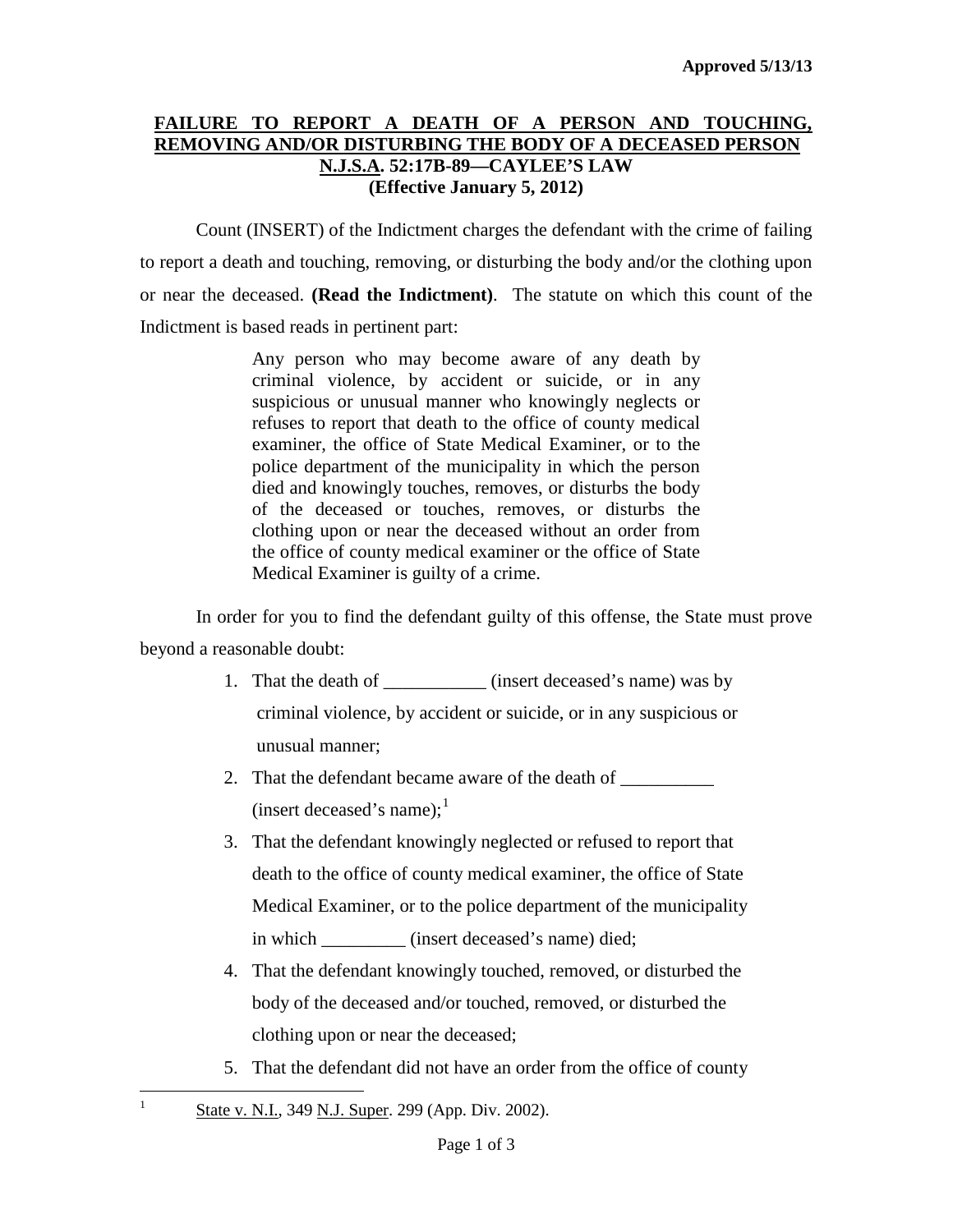## **FAILURE TO REPORT A DEATH OF A PERSON AND TOUCHING, REMOVING, AND/OR DISTURBING THE BODY OF A DECEASED PERSON N.J.S.A. 52:17B-89**

 medical examiner or the office of State Medical Examiner allowing him/her to (touch) (remove) and/or (disturb) the body and/or the clothing of the deceased person.

The first element that the State must prove beyond a reasonable doubt is that the defendant became aware of the death of \_\_\_\_\_\_\_\_\_\_ (insert deceased's name) and that the death was by criminal violence, by accident or suicide, or in any suspicious or unusual manner.

The second element that the State must prove beyond a reasonable doubt is that the defendant knowingly neglected or refused to report that death to the office of county medical examiner, the office of State Medical Examiner, or to the police department of the municipality in which \_\_\_\_\_\_\_\_\_ (insert deceased's name) died.

The third element that the State must prove beyond a reasonable doubt is that the defendant knowingly touched, removed, or disturbed the body of the deceased and/or touched, removed, or disturbed the clothing upon or near the deceased.

A person acts knowingly with respect to the nature of his/her conduct or the attendant circumstances if he/she is aware that his/her conduct is of that nature, or that such circumstances exist, or he/she is aware of a high probability of their existence. A person acts knowingly with respect to a result of his/her conduct if he/she is aware that it is practically certain that his/her conduct will cause such a result.

Knowledge is a condition of the mind. It cannot be seen. It can only be determined by inferences from defendant's conduct, words or acts. A state of mind is rarely susceptible of direct proof but must ordinarily be inferred from the facts. Therefore, it is not necessary that the State produce witnesses to testify that an accused said that he/she had a certain state of mind when he/she engaged in a particular act. It is within your power to find that such proof has been furnished beyond a reasonable doubt by inference, which may arise from the nature of his/her acts and conduct, and from all he/she said and did at the particular time and place, and from all surrounding circumstances established by the evidence.